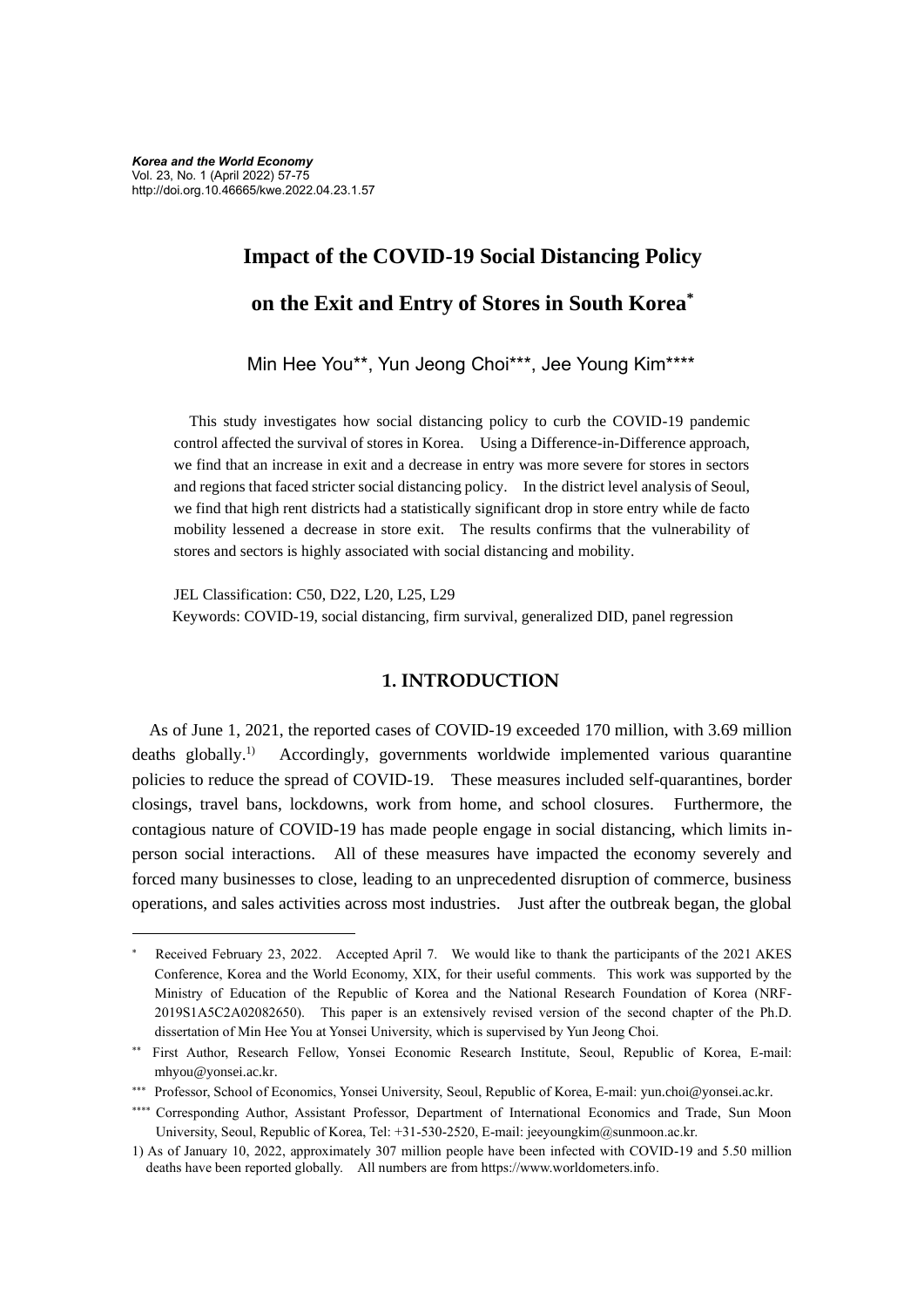economy sunk into a recession. The gross domestic product of Organisation for Economic Cooperation and Development (OECD) countries fell by 9.8% in the second quarter of 2020, larger than the decline of the global financial crisis of 2007-2008 (OECD, 2020).2) The International Labour Organization (ILO,  $2021$ )<sup>3)</sup> estimated a significant drop in global employment in 2020 at 144 million jobs, compared with the pre-pandemic trend.

The economic shock of COVID-19 is unprecedented because of the suddenness and severity of the economic contraction experienced (Altig et al., 2020). Numerous researchers have examined the effect of COVID-19 on employment (Kalenkoski and Pabilonia, 2020; Lee and Yang, 2021; Kim, Koh, and Zhang, 2020; Aum, Lee, and Shin, 2020; Shin, Kim and Kim, 2021), sales (Shin, Kim, and Koh, 2020; Kim, Koh, and Lyou, 2020), stock prices (Ramelli and Wagner, 2020; Zhang et al., 2020; Chang and Meyerhoefer, 2020; Acharya and Steffen, 2020; Carletti et al., 2020), expenditure and commodity prices (Cox et al., 2020; Baker et al., 2020), and survival of small and medium enterprises (SMEs) (Gourinchas et al., 2020 ; Bartik et al., 2020).

South Korea (hereafter, Korea) also experienced a rapid decline during the first quarter of 2020 in the areas of retail sales, production, and the number of employees in the service industry such as food service, wholesale and retail trade, and transportation and storage industries.<sup>4)</sup> The unemployment rate increased from 4.1% in January to 4.5% in May. The proportion of ownaccount workers among the self-employed in the first quarter of 2020 increased by 2.9%p compared to the same period of the previous year, which has been recorded as the highest number in the past five years.<sup>5)</sup>

Retail businesses are particularly vulnerable to COVID-19 disruptions. In sectors where faceto-face contact played a key role, the negative impact of COVID-19 was significant. Figure 1 shows how hospitality accommodations, food and beverage, amusement parks and other activities experienced a significant drop in the Service Activity Index whereas online sales and delivery showed dramatic growth.<sup>6)</sup>

The Korean government announced an initial version of the social distancing policy on March 22, 2020 to curb the spread of the pandemic. The policy of closures applied to non-essential businesses and public spaces, including religious facilities that were considered places of high risk to catching the infection. As the spread of the disease continued in August 2020, restrictions were tightened in the Seoul metropolitan area, where more than half of the Korean population resides. Operating hours were slashed for certain business sectors, such as restaurants and bars, and only takeout orders and delivery services were allowed.

<sup>2)</sup> Quarterly National Accounts: Quarterly growth rates of real GDP, 26 Aug 2020, OECD.

<sup>3)</sup> *ILO Monitor: COVID-19 and the World of Work*, 7th Edition, 25 January 2021.

<sup>4)</sup> *KDI Monthly Economic Trends 2020*, Korea Development Institute, pp. 4-6.

<sup>5)</sup> Economically Active Population Survey, National Statistical Office's Economic Research Service, January 2021, KOSIS. Own-account self-employed stands for independent contractors without employees (OECD, 2014).

<sup>6)</sup> The Service Activity Index is defined as a weighted average of the real output of service sectors where the weights are based on shares in the value added. It is produced by the Korean Statistical Information Service.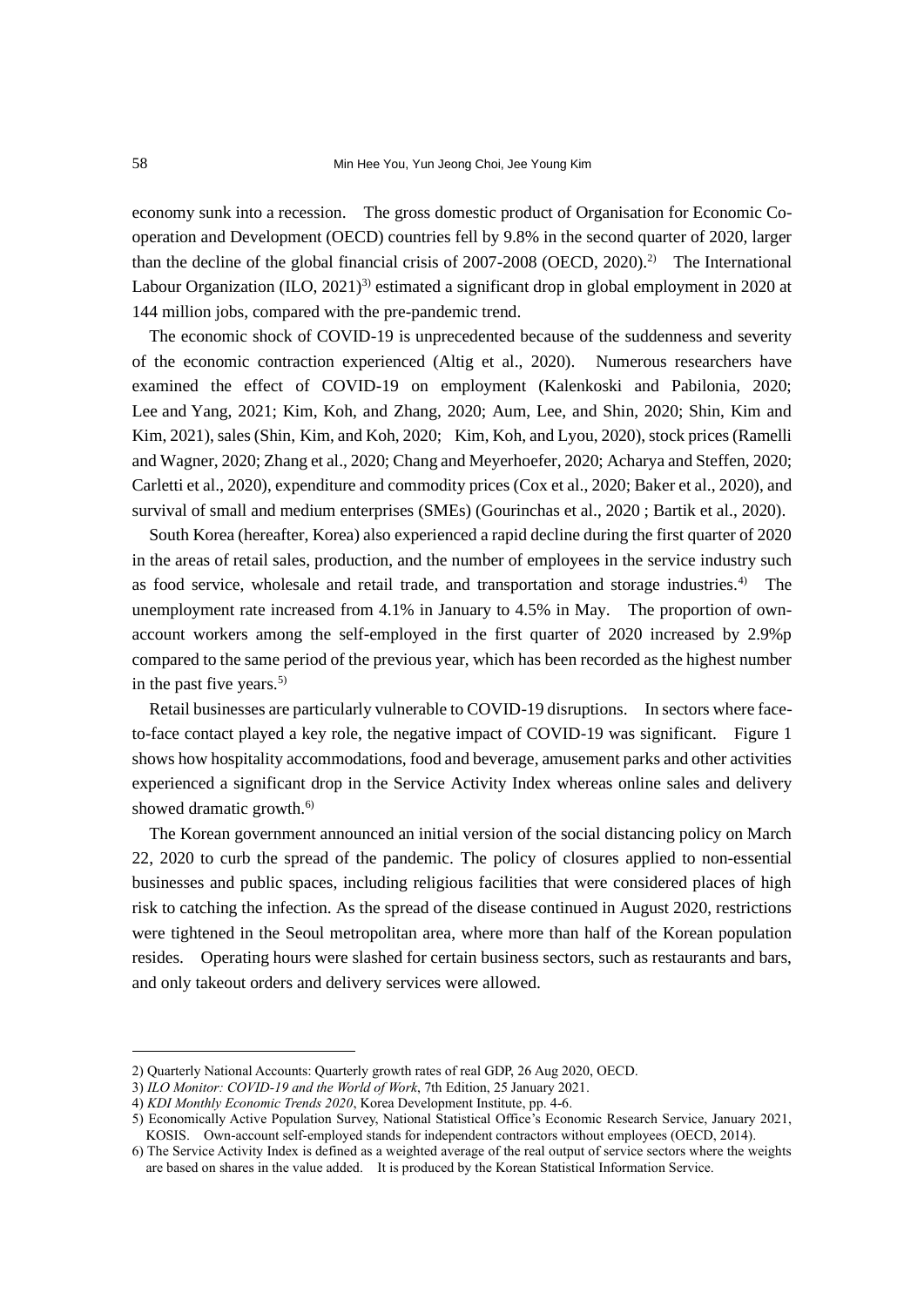

**Figure 1 Services Sector Activity Index**

Source: Statistics Korea, Economically Active Population Survey.

and the characteristics of its region. Park and Yum (2020) suggest that social distancing policies should be based on regional characteristics and the type of business, and not be implemented uniformly. There are few empirical studies exploring the economic effect of the social distancing policy on the survival of stores in Korea.

This study investigates the direct impact of social distancing policies on the entry and exit of stores in the service sector. The results provide new empirical evidence on the evaluation of the COVID-19 related policy and yield relevant policy implications for pandemic-hit sectors and regions. The remainder of this study is organized as follows. Section 2 reviews the COVID-19 related social distancing policy of Korea; section 3 presents empirical models and results; and section 4 concludes the study.

# **2. SOCIAL DISTANCING POLICY IN KOREA**

The Korean government implemented social distancing as a part of non-pharmaceutical interventions (NPI) to prevent community outbreaks. On March 22, 2020, a 15-day intense social distancing policy was implemented to limit the operation of religious, sporting events, and entertainment facilities. As daily numbers of confirmed COVID-19 cases dropped to single digits below 10, the social distancing policy turned into a more relaxed scheme after May 6.

On June 28, the social distancing policy was revised to be a level-based regulatory (3 levels) system based upon the average number of confirmed cases per week since there were no clear standards and guidelines for each stage of the regulation. On August 28, it was subdivided into 4 levels: level 1, 2, intensified 2, and 3. After November 7, it was revised to five levels with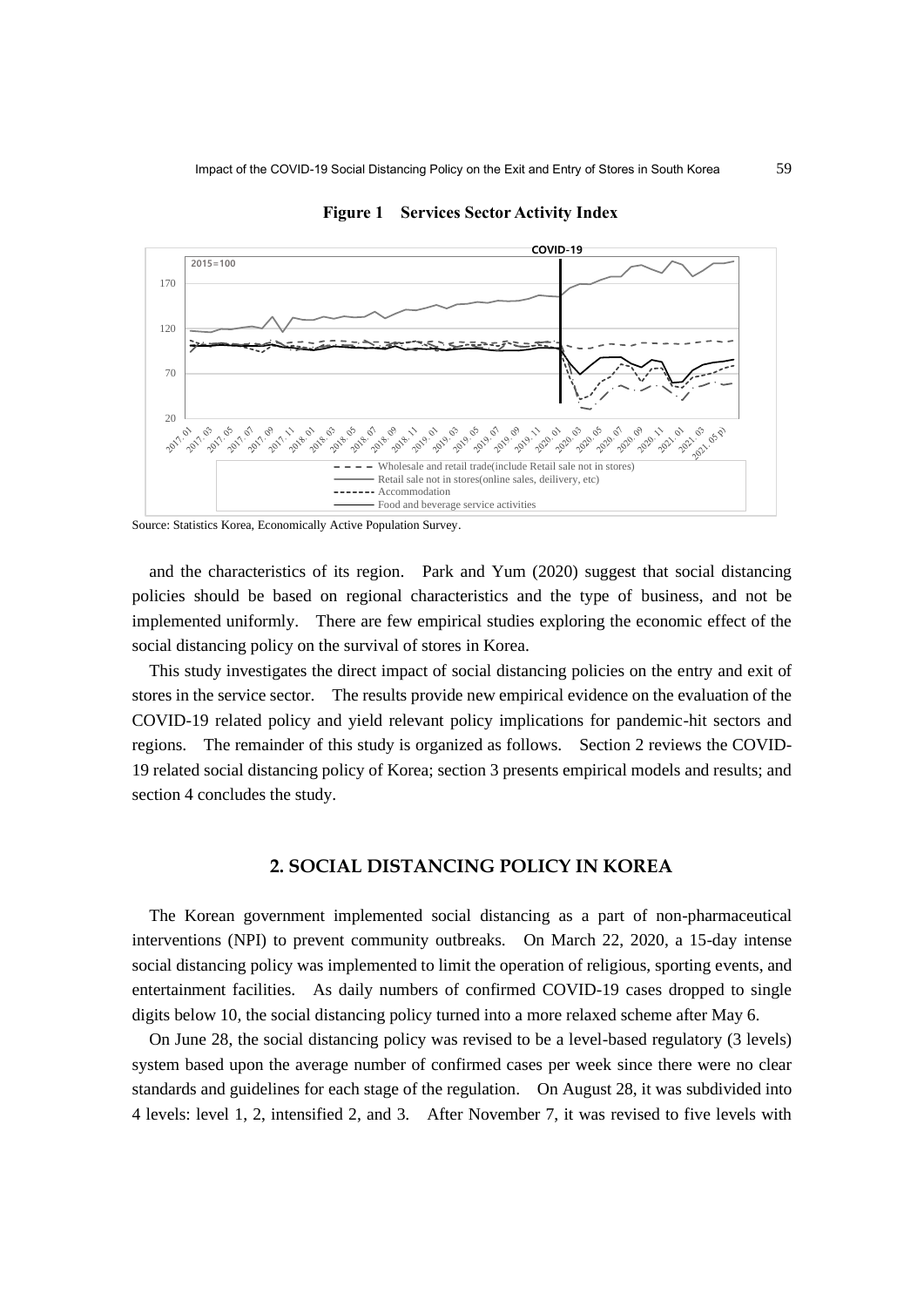each level having different standards and guidelines:  $1, 1.5, 2, 2.5$  and  $3.7$ <sup>3</sup> As the COVID-19 infection increased gradually again during the summer of 2020, the government raised social distancing level from level 1 to level 2 in the metropolitan area on August 16, and expanded it countrywide on the 23rd. From August 30 onwards, the social distancing level of the metropolitan area was strengthened to level 2.5 and maintained at this level until September 13. After September 14, the level was alleviated to level 2 for four weeks and the lowest level 1 remained for the following six weeks from October 12. However, on November 23, level 2 came into force again in the greater Seoul area and the level was intensified to 2.5 on December 7 until the end of the year in 2020. 8) Table 1 presents further details about the social distancing policies implemented in Korea.

As the social distancing level changed with the number of confirmed cases, the degree of restrictions varied from level to level. Level 1 was the stage of practicing daily quarantine with basic preventative measures applied, such as wearing facemasks in public. The restrictions on business hours of facilities were implemented from level 2. Under level 2, singing rooms (Noraebang in Korean), restaurants and coffee shops had to close to the public at 9 p.m. After 9 p.m., they could only provide takeout orders or deliveries. Clubs and bars were forced to shut down completely. When level 2 has been implemented since November 2020, the restrictions

| TADIC 1<br>Social Distancing Levels and Restrictions |                                                      |                                 |                                                      |                                                                                                 |                                                                  |                                                            |  |
|------------------------------------------------------|------------------------------------------------------|---------------------------------|------------------------------------------------------|-------------------------------------------------------------------------------------------------|------------------------------------------------------------------|------------------------------------------------------------|--|
|                                                      | <b>Initial</b><br><b>Distancing</b>                  | Level 1                         | Level 1.5                                            | Level 2                                                                                         | Level 2.5                                                        | Level 3                                                    |  |
| Implementation<br>criteria                           | N/A                                                  | Everyday Life<br>quarantine     | The Local<br>infection<br>stage                      | Over $300$<br>confirmed cases<br>nationwide,<br>lasting more<br>than a week                     | The national<br>average of 4-<br>500 confirmed<br>cases per week | A sharp increase<br>in confirmed<br>cases in level<br>2.5. |  |
| Main<br>restriction                                  | Only Bar and<br>Clubs not<br>allowed for 2<br>weeks. | Distancing in<br>daily life     | Limit the<br>number of<br>people using<br>the stores | No business<br>except takeout<br>and delivery<br>orders from 9<br>p.m.                          | N <sub>0</sub><br>entertainment<br>businesses<br>allowed.        | No business<br>after 9 p.m.                                |  |
| <b>Period (Seoul)</b>                                | Week 12-32<br>$(3.22 - 8.16)$                        | Week 41-46<br>$(10.12 - 11.22)$ | N/A                                                  | Week 33-34<br>$(8.17 - 8.30)$<br>Week 37-40<br>$(9.14 - 10.11)$<br>Week 47-48<br>$(11.23-12.6)$ | Week 35-36<br>$(8.31-9.13)$<br>Week 49-52<br>$(12.7 - 12.31)$    | N/A                                                        |  |

**Table 1 Social Distancing Levels and Restrictions**

Note: All weeks and dates in the table are of 2020. Week 1 stands for 1.6 - 1.12 since a Monday-Sunday calendar was applied for the week dimension that can display the date of the week in our study.

<sup>7)</sup> Effective from July 1, 2021, five-tier stages of distancing policy revised into four stages to strengthen local government autonomy considering the infection reproduction index of the region.

<sup>8)</sup> Since December 21, 2020, the restrictions on the number of private gathering were added to the rules and only a maximum of four people was allowed in greater Seoul area.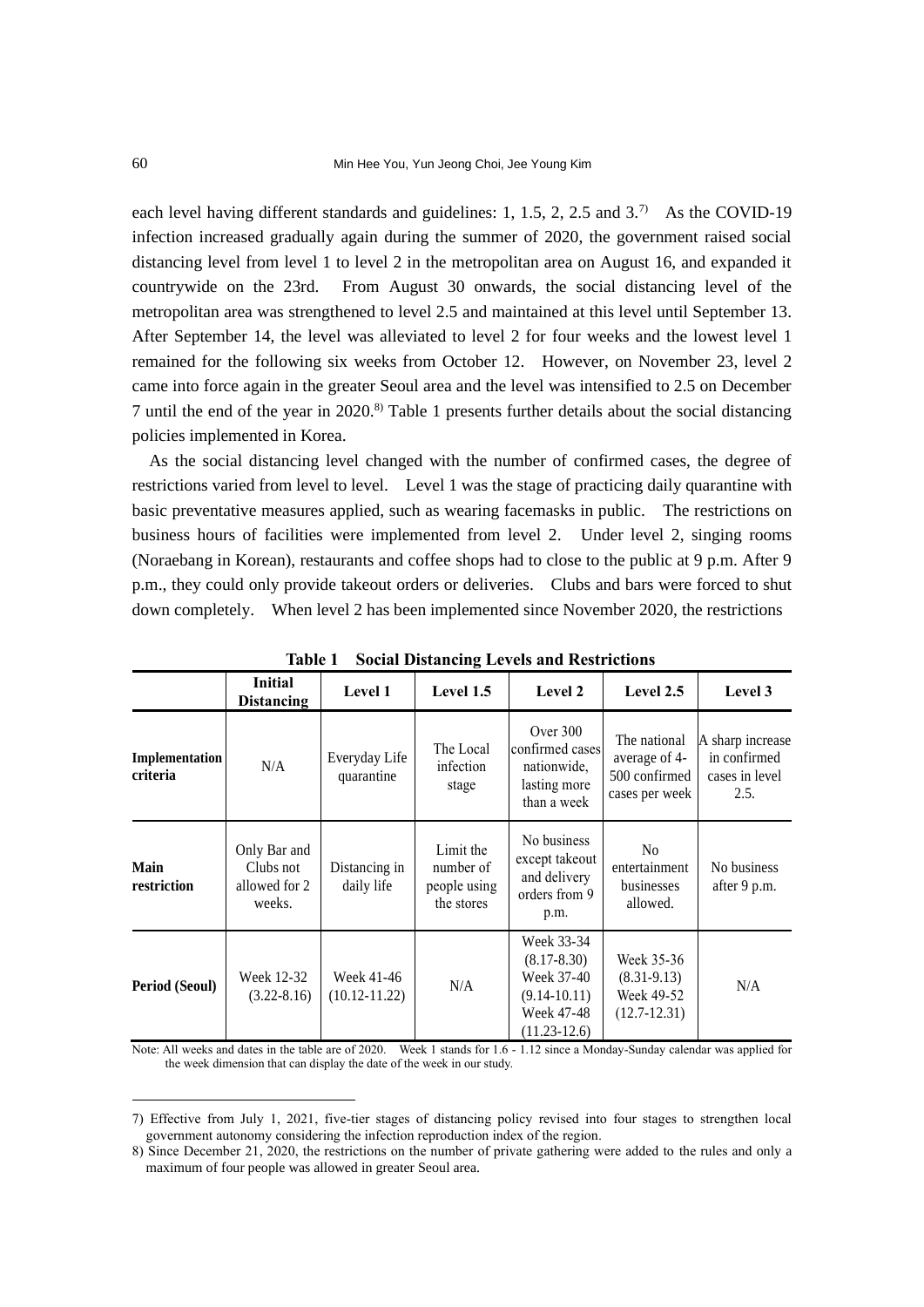|                 | Entry  |        |        | Exit     |       |       |        |           |
|-----------------|--------|--------|--------|----------|-------|-------|--------|-----------|
|                 | 2019   | 2020   | Change | %Change  | 2019  | 2020  | Change | %Change   |
| Coffee<br>Shop  | 14,539 | 13,828 | $-711$ | $-4.9%$  | 8,526 | 8,824 | 298    | 3.5%      |
| Singing<br>Room | 747    | 386    | $-361$ | $-48.3%$ | 2,187 | 1,619 | $-568$ | $-26.0\%$ |
| Pharmacy        | 2,170  | 1,511  | $-659$ | $-30.4%$ | 1,757 | 946   | $-811$ | $-46.2%$  |

**Table 2 Number of Exit and Entry of Stores in Selective Business Sectors**

on coffee shops were even more intensified and only takeout orders or deliveries were permitted. During level 2.5, events involving 50 people or more were banned and singing rooms were closed. The highest, level 3, forbid any events involving 10 people or more people, and facilities including restaurants and coffee shops to close, but was never implemented in 2020.

As per the cultural norms, anything beyond level 2 implied social distancing, entertainment facilities such as singing rooms ceasing operation after 9 p.m. During level 2.5, they were shut down completely. Businesses such as restaurants, movie theaters, and large grocery stores, where non-face-to-face operations are possible, could not operate after 9 p.m., but were allowed to have deliveries and offer takeout orders. Coffee shops had stricter restriction because they were only allowed to serve takeout orders or deliveries at all hours from November 23. When level 2 and level 2.5 restrictions were applied, economic damage of stores in regulated sectors such as coffee shops were economically challenged worse than others. Table 2 shows the comparison of the entries and exits of retail stories from 2019 and 2020 in selective service sectors.<sup>9)</sup> The number of entries from 2020 has decreased in all sectors compared to the previous year, whereas an increase in the number of exits was only observed in coffee shops. Social distancing is essential to minimizing social contact, but the costs can be focused on certain groups. Our aim is to quantify the effect of COVID-19 represented as the entry and exit of stores using spatially disaggregated data.

## **3. EMPIRICAL MODEL**

# **3.1. Data**

This study utilized two types of data sets collected for 2019-2020 that covered the pre-COVID-19 pandemic period and the first year of COVID-19 pandemic period. First, the number of stores' entry and exit in selective business sectors were obtained using the Korean Local Administration Data Open System. The data included types of service sectors, name, address and opening and closing date of all stores operating in Korea. The weekly aggregated number

<sup>9)</sup> See more details on sector choice in the section 3.2.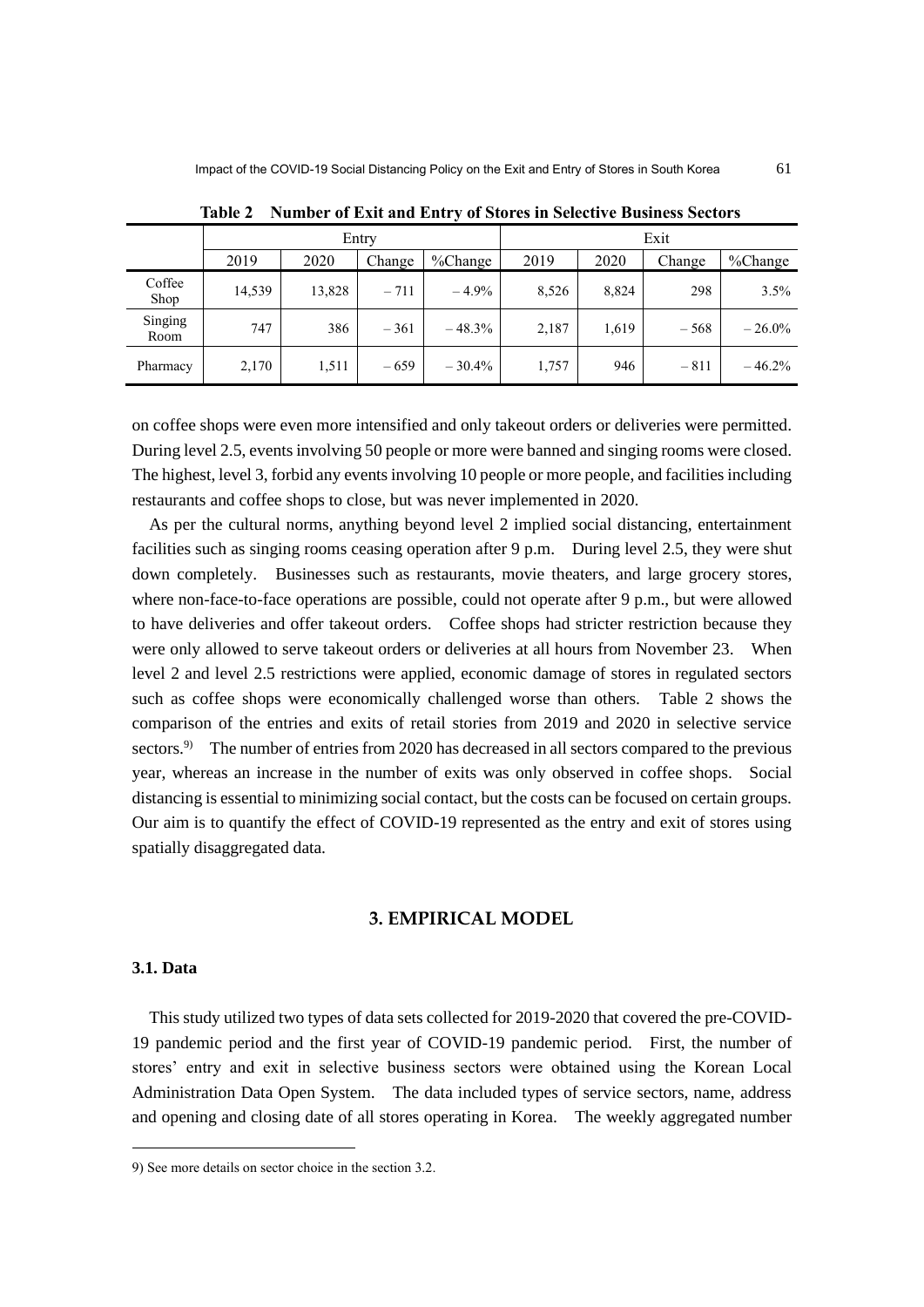of entries and exits from 2019 to 2020 was based on seventeen provinces and city fields (*si* and *do*) were used at national levels of analysis. To examine the impact of the social distancing policy, we chose targeted sectors: singing rooms subject to strict restriction and coffee shops affected by the social distancing policy but allowed to operate takeout orders or delivery. We chose pharmacies as counterfactual because they faced no restriction by the policy. The control variables, such as regional employment rates and regional population, were obtained from the Economically Active Population Survey of Statistics Korea.

For sub-regional analysis, 25 districts of Seoul were examined. Mobility and retail rents of district were considered as regional characteristics. Heterogeneity of mobility can affect stores' entry and exit decision in the presence of distancing restrictions. As a proxy of mobility, de facto population provided by Seoul's Open Data System was used in the model.<sup>10)11)</sup> De facto population represents the number of individuals recorded to the geographical area where they were present at a specified time. Rents were collected from the Business District Analysis Service of Stores of Seoul.<sup>12)</sup> It had a value of 1 if the average rent in a district in 2019 is higher than the average rent in Seoul during the same period, and is 0 otherwise. The rents in eight districts out of 25 districts in Seoul- Jung-gu, Jongno-gu, Gangnam-gu, Mapo-gu, Songpagu, Yongsan-gu, Seocho-gu, and Dongjak-gu-were higher than the average for both 2019 and 2020. The high (low) rent districts in 2019 maintained a high (low) rent during the pandemic period.

According to table 2, the total entry of stores decreased in all sectors such as coffee shops, singing rooms, and pharmacies during 2020 compared to 2019, whereas the number of exits varied by sector. Pharmacies and singing rooms showed a decrease in both entry and exit, but coffee shops showed more serious economic damage due to increased exit despite a decrease in entry. Table 3 shows descriptive statistics of the variables used in the analysis.

| <b>National-level Analysis</b> |                                                                                                                                 |       |        |        |          |      |  |  |
|--------------------------------|---------------------------------------------------------------------------------------------------------------------------------|-------|--------|--------|----------|------|--|--|
| <b>Variable</b>                | <b>Definition</b>                                                                                                               | N     | Mean   | Std.   | Min.     | Max. |  |  |
| <b>Dependent Variables</b>     |                                                                                                                                 |       |        |        |          |      |  |  |
| Exit                           | Weekly number of exits in 17<br>provinces and metropolitan<br>cities of Korea from January<br>1, 2019 to December 31, 2020      | 1,836 | 9.819  | 12.496 | $\Omega$ | 100  |  |  |
| Entry                          | Weekly number of entries in<br>17 provinces and<br>metropolitan cities of Korea<br>from January 1, 2019 to<br>December 31, 2020 | 1,836 | 15.936 | 17.213 | $\Omega$ | 98   |  |  |

**Table 3 Descriptive Statistics of Variables**

11) https://stats.oecd.org/glossary/detail.asp?ID=571.

<sup>10)</sup> Seoul's Open Data System provides de facto population data estimated by merging Long Term Evolution (LTE) signal data of Korea Telecom (KT) combined with public data of the Seoul Metropolitan Government.

<sup>12)</sup> https://golmok.seoul.go.kr/main.do.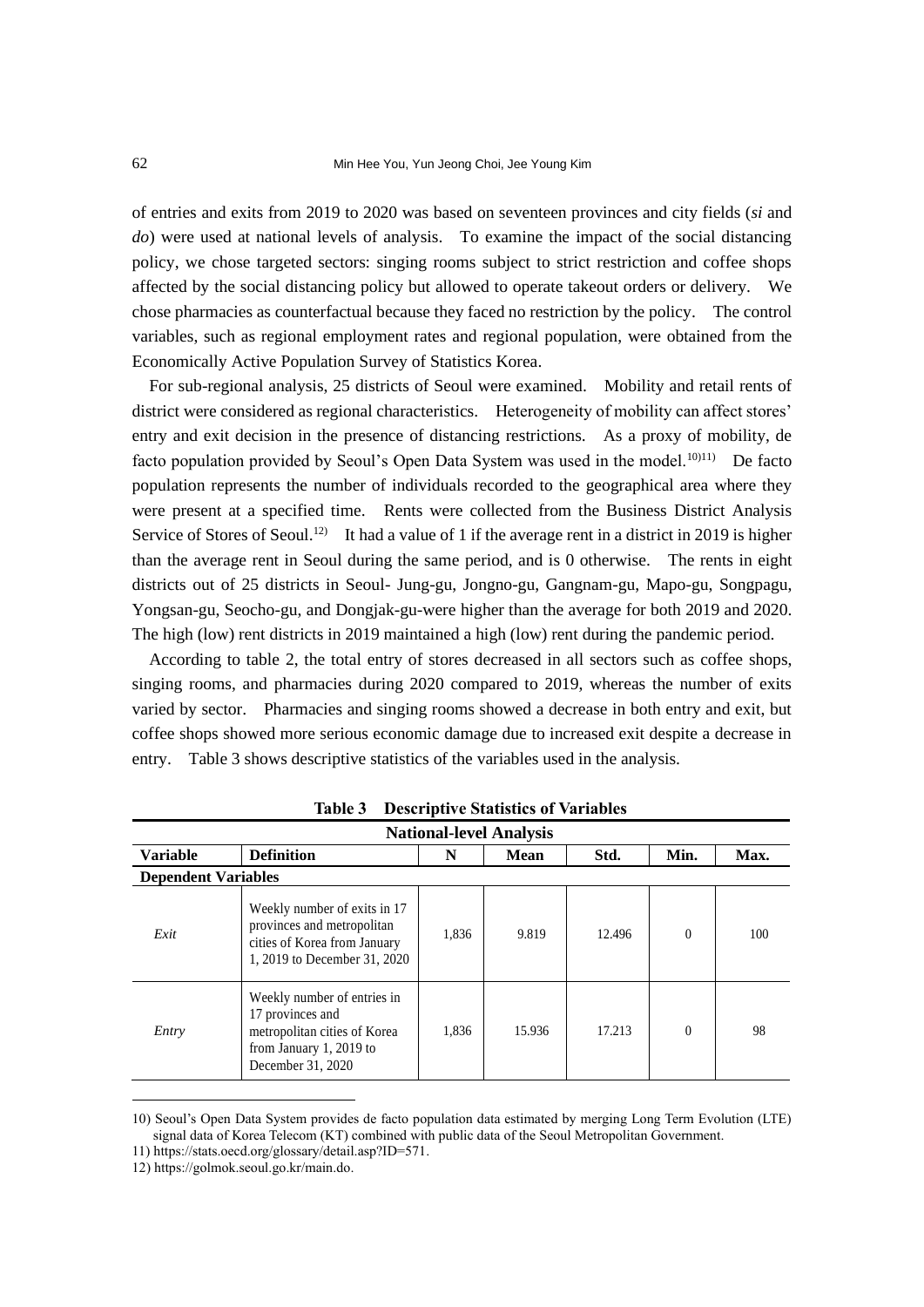| <b>Control Variables</b>    |                |                                                              |                              |          |          |              |              |  |  |  |
|-----------------------------|----------------|--------------------------------------------------------------|------------------------------|----------|----------|--------------|--------------|--|--|--|
| Employment                  |                | Monthly employment rate in                                   |                              |          |          |              |              |  |  |  |
| Rate                        |                | 17 provinces and                                             | 1,836                        | 60.895   | 2.984    | 52.8         | 69.3         |  |  |  |
|                             |                | metropolitan cities of Korea                                 |                              |          |          |              |              |  |  |  |
|                             |                | Monthly number of                                            |                              |          |          |              |              |  |  |  |
| Population                  |                | populations in 17 provinces                                  | 1,836                        | 2626.905 | 2803.365 | 256          | 11585        |  |  |  |
|                             |                | and metropolitan cities of                                   |                              |          |          |              |              |  |  |  |
|                             |                | Korea                                                        |                              |          |          |              |              |  |  |  |
|                             |                |                                                              | <b>Sub-regional Analysis</b> |          |          |              |              |  |  |  |
| <b>Dependent Variables</b>  |                |                                                              |                              |          |          |              |              |  |  |  |
|                             |                | Weekly number of exits in 25                                 |                              |          | 2.229    | $\theta$     | 52           |  |  |  |
| Exit                        |                | districts(Gu) in Seoul from                                  | 2,600                        | 1.640    |          |              |              |  |  |  |
|                             |                | January 1, 2019 to December                                  |                              |          |          |              |              |  |  |  |
|                             |                | 31, 2020                                                     |                              |          |          |              |              |  |  |  |
|                             |                | Weekly number of entries in                                  |                              |          |          |              |              |  |  |  |
| Entry                       |                | 25 Gu districts in Seoul from                                | 2,600                        | 1.947    | 2.092    | $\mathbf{0}$ | 16           |  |  |  |
|                             |                | January 1, 2019 to December                                  |                              |          |          |              |              |  |  |  |
|                             |                | 31, 2020                                                     |                              |          |          |              |              |  |  |  |
| <b>Explanatory Variable</b> |                |                                                              |                              |          |          |              |              |  |  |  |
|                             |                | Weekly mobility estimated by                                 |                              |          |          |              |              |  |  |  |
| De facto                    |                | merging Long Term                                            |                              | 44.690   | 14.030   | 22.827       | 90.582       |  |  |  |
| Mobility                    |                | Evolution (LTE) signal                                       | 2,600                        |          |          |              |              |  |  |  |
|                             |                | combined with public data                                    |                              |          |          |              |              |  |  |  |
|                             |                | (unit: 100,000)<br>Takes a value of 1 if the                 |                              |          |          |              |              |  |  |  |
|                             |                | average rent in a district of                                |                              |          |          |              |              |  |  |  |
| Rent                        |                | interest in 2019 is higher than                              | 2,600                        | 0.320    | 0.467    | $\mathbf{0}$ | $\mathbf{1}$ |  |  |  |
|                             |                | the average rent of Seoul in                                 |                              |          |          |              |              |  |  |  |
|                             |                | 2019 and 0 otherwise                                         |                              |          |          |              |              |  |  |  |
|                             |                | Takes a value of 1 if there is                               |                              |          |          |              |              |  |  |  |
| Holiday                     |                | holiday in a given week and 0                                | 2,600                        | 0.039    | 0.192    | $\mathbf{0}$ | $\mathbf{1}$ |  |  |  |
|                             |                | otherwise                                                    |                              |          |          |              |              |  |  |  |
| Cumulative                  |                | Weekly number of                                             |                              |          |          |              |              |  |  |  |
| COVID-19                    |                | cumulative COVID-19 cases                                    | 2,600                        | 0.640    | 1.435    | $\theta$     | 13.32        |  |  |  |
| Cases                       |                | (unit: hundred)                                              |                              |          |          |              |              |  |  |  |
|                             |                | Takes a value of 1 for 2019 and                              |                              |          |          |              | $\mathbf{1}$ |  |  |  |
| <b>Distancing</b>           | D <sub>0</sub> | Week 1-2 of 2020 and 0                                       | 2,600                        | 0.019    | 0.137    | $\theta$     |              |  |  |  |
|                             |                | otherwise (Before COVID-19                                   |                              |          |          |              |              |  |  |  |
|                             |                | outbreak)                                                    |                              |          |          |              |              |  |  |  |
|                             | DI             | Takes a value of 1 for Week 3-<br>32 of 2020 and 0 otherwise | 2,600                        | 0.288    |          | $\theta$     |              |  |  |  |
|                             |                | (Level 0)                                                    |                              |          | 0.453    |              | 1            |  |  |  |
|                             |                | Takes a value of 1 for Week                                  |                              |          |          |              |              |  |  |  |
|                             | D <sub>2</sub> | 33-36 of 2020 and 0 otherwise                                | 2.600                        | 0.038    | 0.192    | $\theta$     | $\mathbf{1}$ |  |  |  |
|                             |                | (Level 2 and $2.5$ )                                         |                              |          |          |              |              |  |  |  |
|                             |                | Takes a value of 1 for Week                                  |                              |          |          |              |              |  |  |  |
|                             | D3             | 37-40 of 2020 and 0 otherwise                                | 2.600                        | 0.038    | 0.192    | $\theta$     | $\mathbf{1}$ |  |  |  |
|                             |                | (Level 2)                                                    |                              |          |          |              |              |  |  |  |
|                             | D4             | Takes a value of 1 for Week<br>41-46 of 2020 and 0 otherwise | 2,600                        | 0.058    | 0.233    | $\theta$     | $\mathbf{1}$ |  |  |  |
|                             |                | (Level 1)                                                    |                              |          |          |              |              |  |  |  |
|                             |                | Takes a value of 1 for Week                                  |                              |          |          |              |              |  |  |  |
| D5                          |                | 47-52 of 2020 and 0 otherwise                                | 2,600                        | 0.058    | 0.233    | 0            | $\mathbf{1}$ |  |  |  |
|                             |                | (Level 2 and 2.5)                                            |                              |          |          |              |              |  |  |  |

Source: 1) Korean Local Administration Data Open System, https://www.localdata.kr.

2) Economically Active Population Survey (Statistics Korea), https://kosis.kr.

3) Local Business District Analysis Service (Seoul), https://golmok.seoul.go.kr/main.do.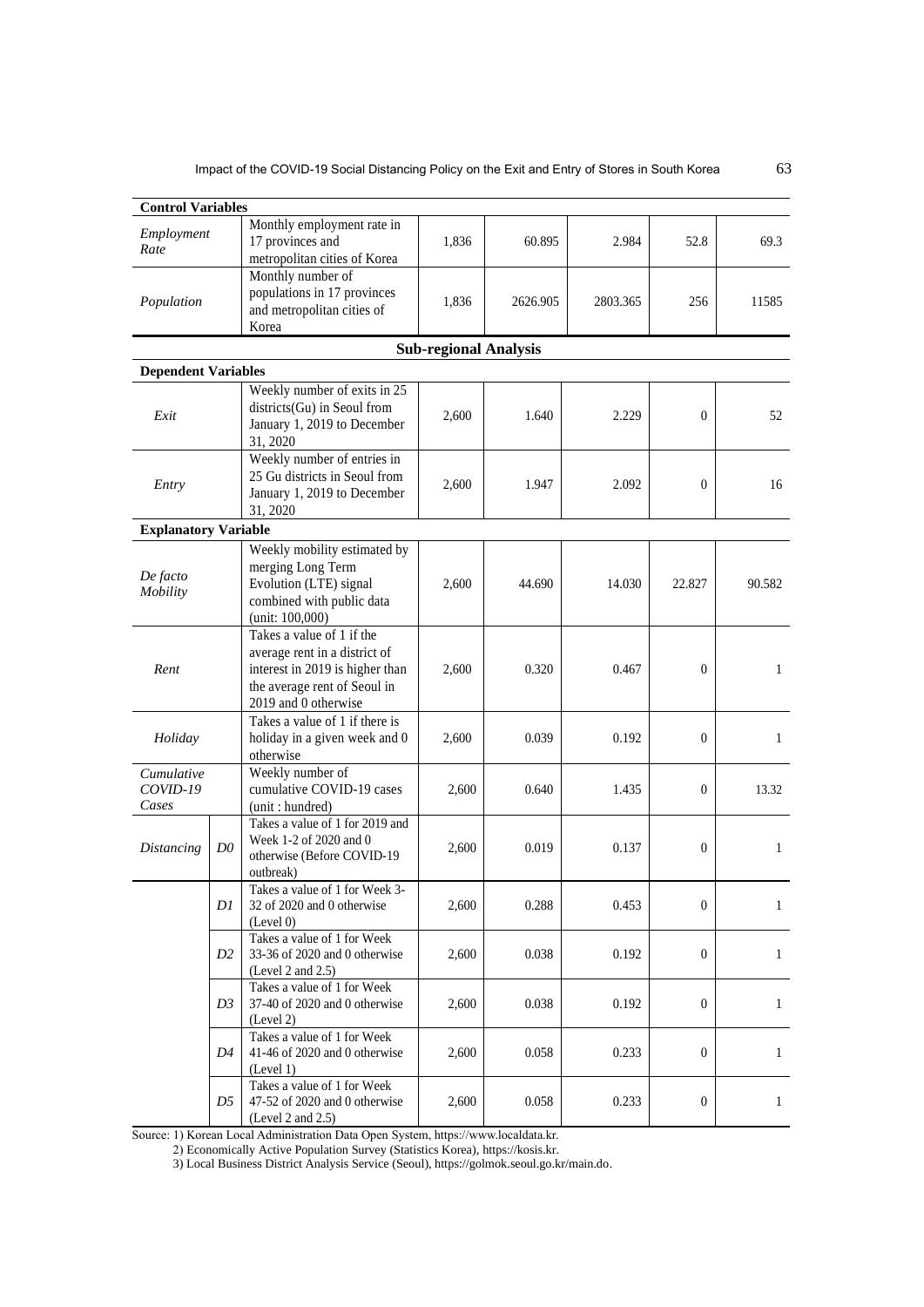#### **3.2. Entry and Exit of Stores at the National Level**

To identify the impact of the COVID-19 outbreak, this study compares the changes in exit and entry of stores over weeks between 2019 and 2020 using the following generalized-Difference in Difference (DID) regression model **(**Chetty et al., 2020).

$$
y_{it} = \beta_0 + \beta_1 Y R 2020_t + \sum_{k \neq 3} \delta_k I[Week_t = k] Y R 2020_t + \zeta X_{it} + \eta_i + \omega_t + \varepsilon_{it}.
$$
 (1)

The dependent variable  $y_i$  signifies the number of entry and exit of stores in the region *i* during week *t. YR2020*<sup>*t*</sup> is a dummy variable that takes a value of 1 for Year 2020. *Week*<sup>*t*</sup> denotes the week order within a calendar year. *I*[*Week*<sub>*t*</sub>=k] takes a value of 1 if  $t = k$  ( $k=1, ..., 52$ ), and 0 otherwise. So  $\delta_k$  respresents the impact of the week *k* specific impact on entry and exit in 2020, capturing the effects of COVID-19.<sup>13)</sup>  $X_{it}$  is a vector of control variables that have timevarying regional characteristics such as the regional population and employment rates.  $\eta_i$  and  $\omega_i$ are the region fixed effect and the week fixed effect, respectively.  $\varepsilon_{it}$  is an error term.

The main interest is in the coefficient of the interaction variable,  $\delta_k$ , representing the impact of social distancing and COVID-19 on stores' survival. Figure 2.1 shows the DID estimates in exit of coffee shops (target group) and pharmacies (control group) with a 95% confidence interval. The circle and x symbols stand for the DID estimates for coffee shops and pharmacies, respectively. A strong difference in the pattern of exits between two sectors is shown. The

#### **Figure 2.1 DID Estimates of Social Distancing Effect on Exit**



(1) Coffee Shop vs. Pharmacy

<sup>13)</sup> The base week is week 3. So  $\delta_3 I[Week_t = 3]YR2020_t$  is dropped.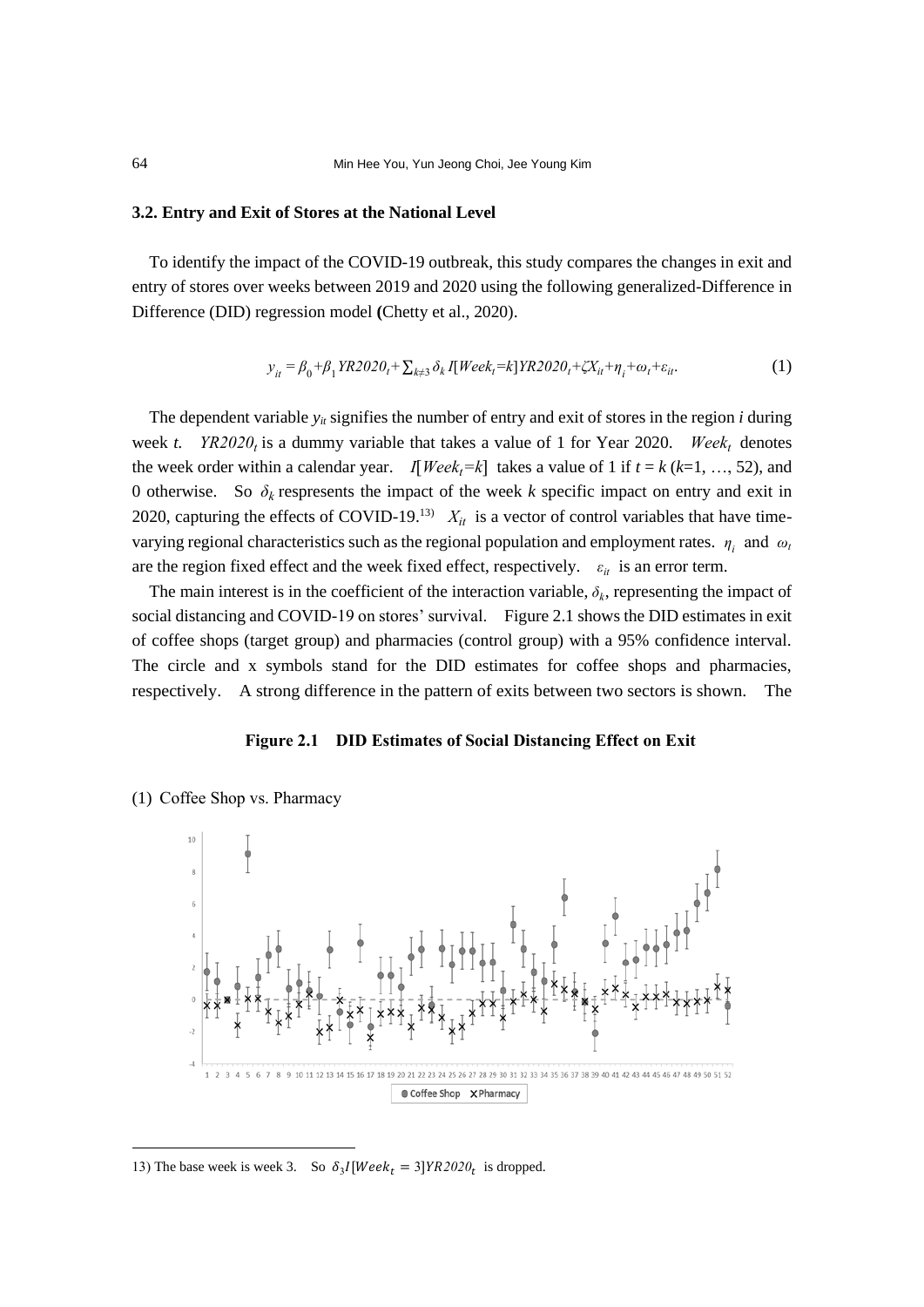

#### (2) Singing Room vs. Pharmacy

Note: Black circle and X shape represent the estimated number of exits for coffee shops, singing rooms and pharmacy, respectively. Standard errors are clustered at the block-level. Caps indicate 95% confidence intervals.

majority of the DID estimates of coffee shops, a regulated sector by the social distancing policy, show positive signs. It implies a higher number of exits of coffee shops across weeks during the pandemic period. On the other hand, most DID estimates of pharmacies are close to zero, which implies that their number of exits has little difference over weeks during the pandemic period. It is more notable after the  $34<sup>th</sup>$  week of 2020 when social distancing was increased to level 2.5. Coffee shops showed a surge in business exits deviating from the pattern of pharmacies. The difference between singing rooms and pharmacies is similar to that between coffee shops and pharmacies. Both coffee shops and singing rooms were also regulated as high-risk facilities, and in most of weeks, singing rooms showed positive DID estimates compared to the previous year.

Figure 2.2 shows the DID estimates of coffee shops, singing rooms, and pharmacies for entry. The DID estimates of pharmacies are close to zero and statistically insignificant in most cases. It implies that the entries of pharmacies under no restrictive measure of social distancing stayed stable during 2020. In other words, while the entry of pharmacies decreased in 2020, it had not experienced neither decrease nor increase of entry over time during the pandemic period. However, in case of singing rooms, the majority of DID estimates for singing rooms are negative and become statistically significant after the first nine weeks. That is, less and less entry occurred as the pandemic continued. In case of coffee shops, the DID estimates for coffee shops shows negative signs from March when COVID-19 began and until the more relaxed scheme of the social distancing policy applied around May (the  $8<sup>th</sup>$  week to  $20<sup>th</sup>$  week). Fewer entries in the beginning of the pandemic were recovered in the later period.

The difference between coffee shops and singing rooms in entry and exit implies that the intensity of social distancing rules has affected stores entry and exit decision. Singing rooms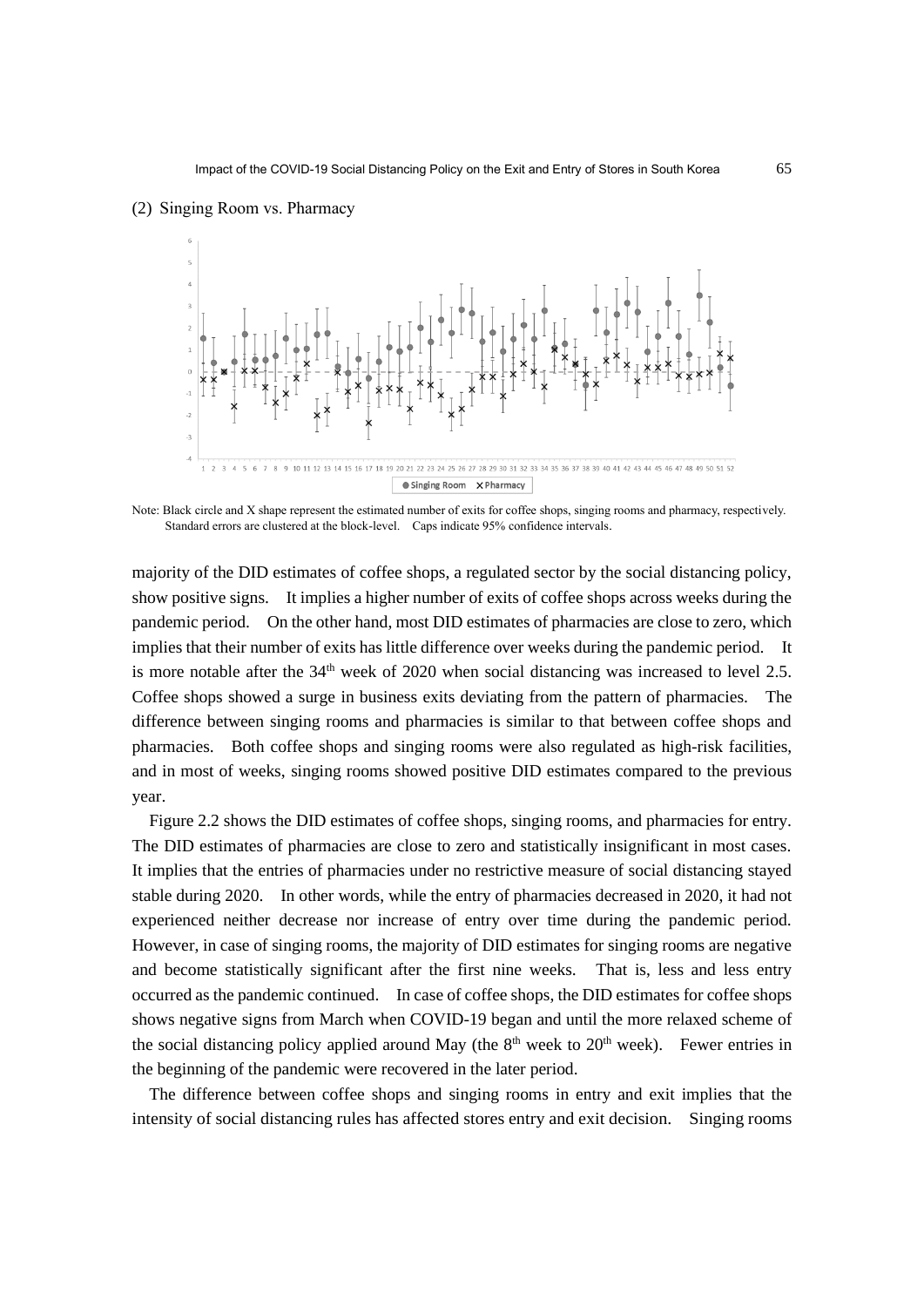**Figure 2.2 DID Estimates of Social Distancing Effect on Entry**





(2) Singing Room vs. Pharmacy



Note: Black circle and X shape represent the estimated number of exits for coffee shops, singing rooms and pharmacy, respectively. Standard errors are clustered at the block-level. Caps indicate 95% confidence intervals.

were subject to stronger distancing policy regulations than coffee shops and hence singing rooms' entry and exit might have been more affected than coffee shops.

# **3.3. Entry and Exit of Stores across Regions**

This study further analyzes region-specific effect of social distancing by grouping the country into three regions: Seoul, Gyeonggi province, and the remaining regions. Out of all the regions observed, Seoul metropolitan area reported the largest number of COVID-19 cases and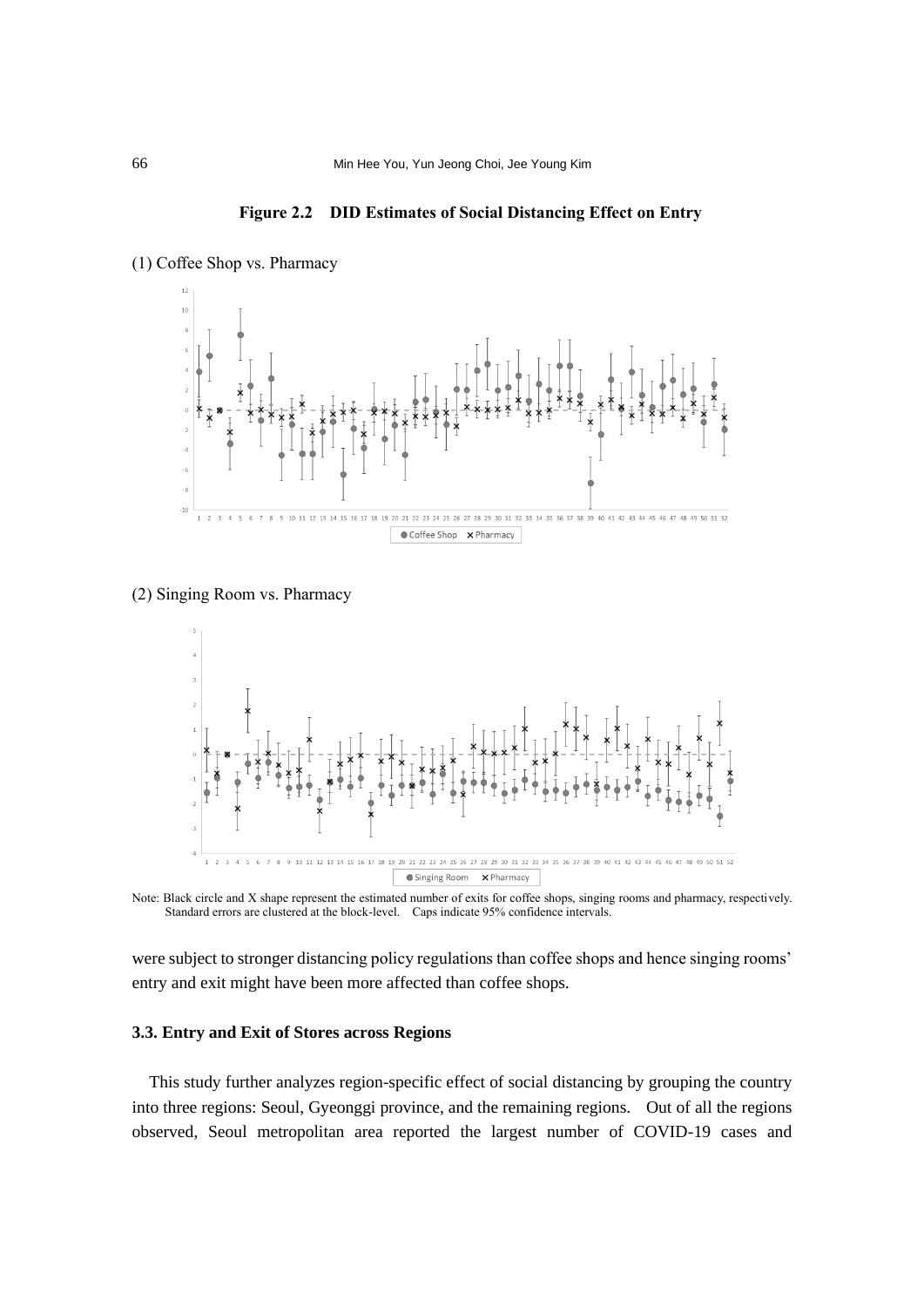maintained strong social distancing levels even when other regions eased social distancing. The empirical model was extended to incorporate region interaction terms, region, as follows:

$$
y_{it} = \beta_0 + \beta_1 YR2020_t + \sum \sum \delta_{kg}I[Week_i=k]region_g + \sum \theta_g YR2020_t * region_g
$$
  
+ 
$$
\sum \sum a_{kg}I[Week_i=k]YR2020_t region_g + \zeta X_{it} + \eta_i + \omega_t + \varepsilon_{it}.
$$
 (2)

*region<sub>g</sub>* is a dummy variable that take a value of 1 where  $g =$  Seoul, Gyeonggi. The base region is any remaining region, the base week is week 3, and the base year is 2019. *akg* captures heterogeneous effects of *k*th week in 2020 across regions. Figure 3 displays DID estimates of entry and exit of coffee shops and singing rooms by region. Coffee shops and singing rooms located in Seoul suffered most severely compared to other areas. The magnitude became larger after the strong social distancing measure was implemented in week 33. Exits of coffee shops and singing rooms increased more and entries decreased further. It led to much greater differences between Seoul and other regions.

Overall, the empirical results at the national level and sub-region level indicate that the Covid-19 pandemic and the social distancing policy had heterogeneous effects across sectors and regions. Pandemic-hit sectors showed the different trend of entry and exit compared to non-targeted sectors. Even among targeted sectors, they were revealed to different degree of risks under the social distancing policy and it resulted in some differences in entry and exit trends. In addition, the effects vary from region to region, and among them, stores in Seoul suffered the most.

#### **Figure 3 DID Estimates of Social Distancing Effect by Region**

(1) Exit of Coffee Shop

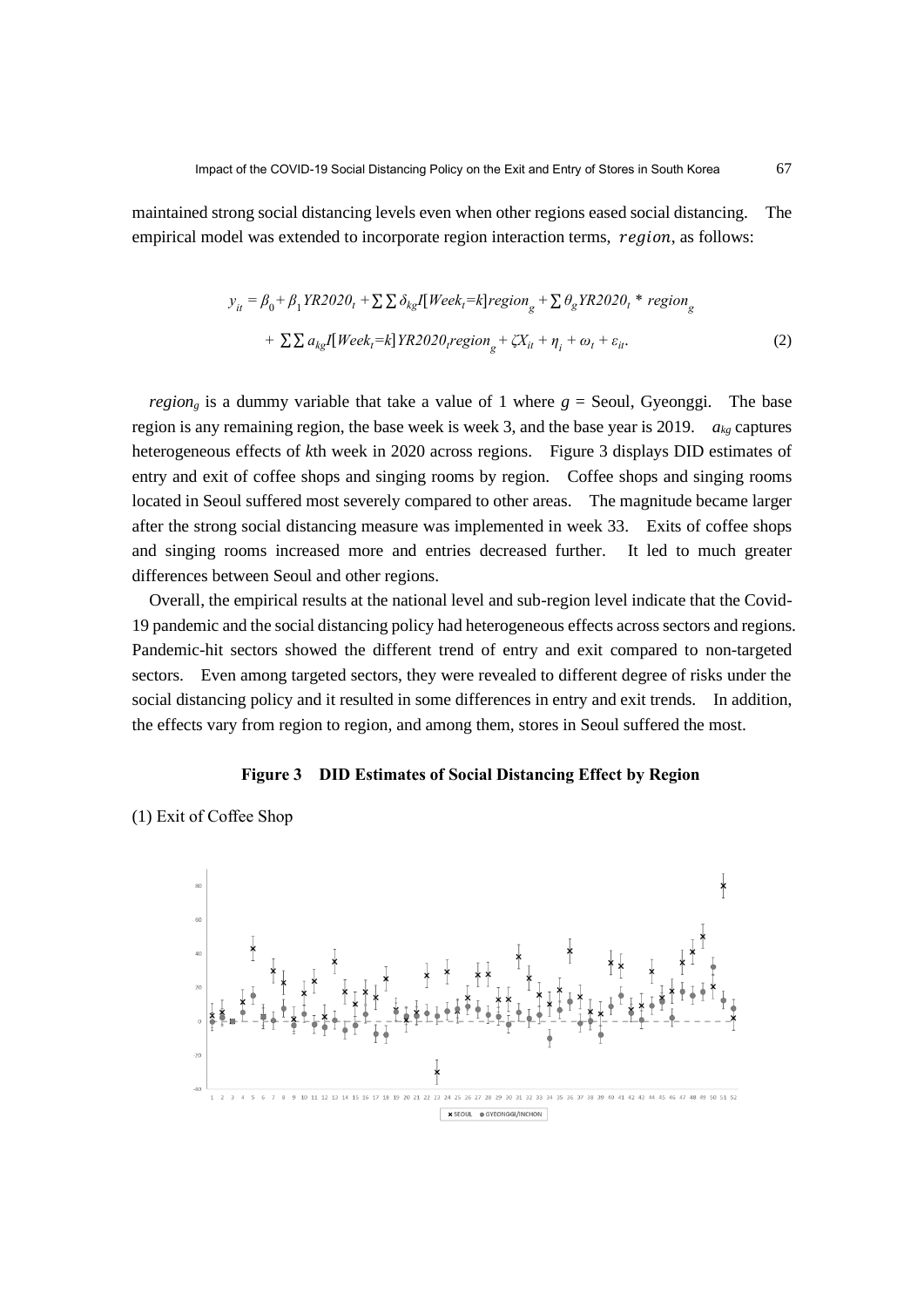

# (2) Entry of Coffee Shop





# (4) Entry of Singing Room



Note: Black circle and X shape represent the estimated number of entries impact of the COVID-19 among Gyeonggi and Seoul. Standard errors are clustered at the block-level. Caps indicate 95% confidence intervals.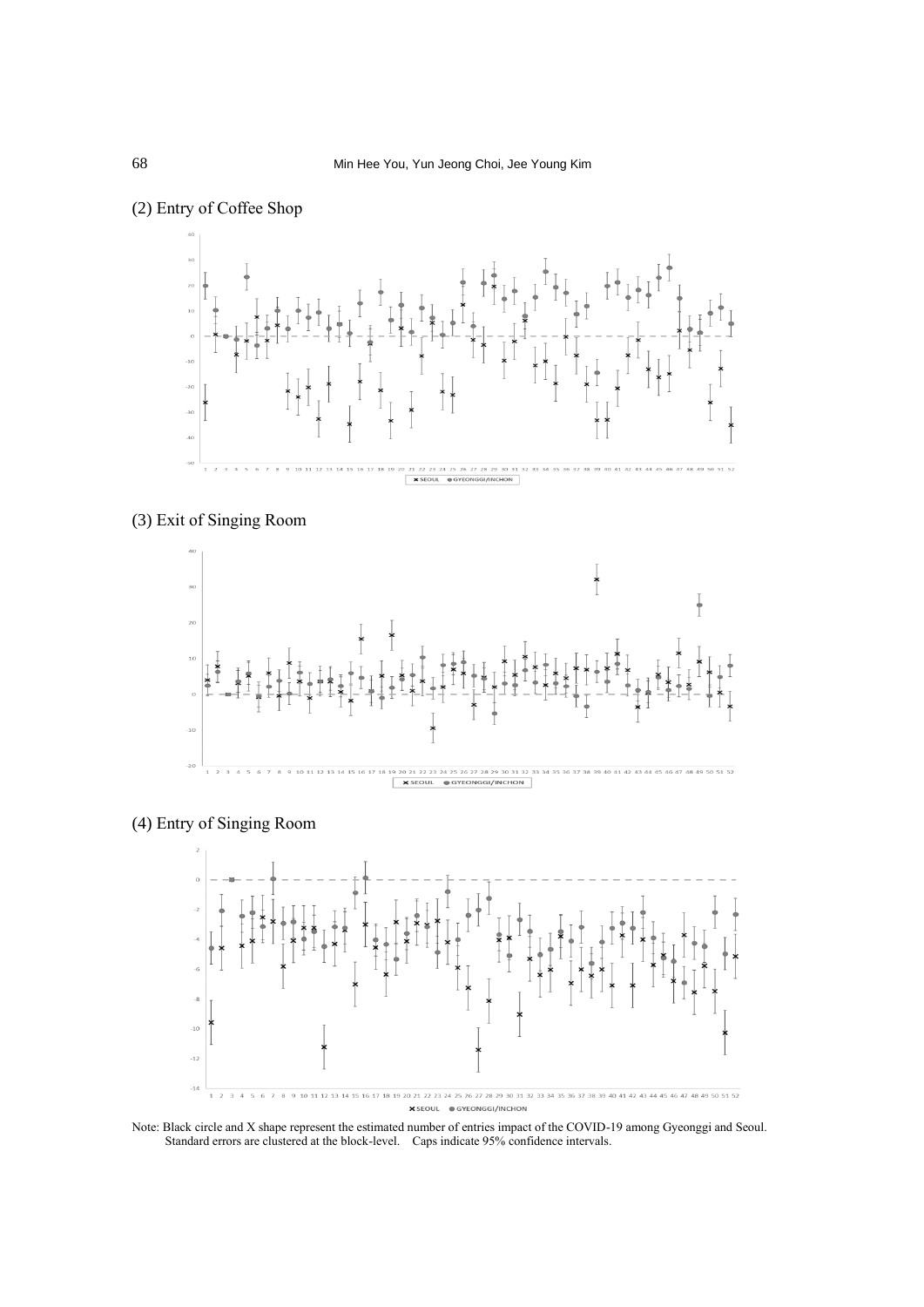#### **3.4. Entry and Exit of Stores across Districts in Seoul**

This section examines how a district's characteristics affected the impact of social distancing on entry and exit of stores. Among many characteristics, we focused on mobility and rents of a district that are one of the important factors to consider entry and exit of stores. Places with a higher degree of mobility are attractive for business owners that want to open a store. Places with higher rents are likely to be popular places that many people visit and are attractive as store locations. So using coffee shops' entry and exit in 25 districts of Seoul in the pandemic period of 2020, this paper analyses whether districts with higher rents or mobility would have a higher or lower number of entries and exits. The empirical model is as follows:

$$
y_{it} = \beta_0 + \beta_1 Rent_i + \beta_2 M obility_{it} + \sum_j \gamma_j Distancing_j + \sum_j \rho_j Rent_i * Distancing_j
$$
  
+ 
$$
\sum_j \delta_j M obility_{it} * Distancing_j + \beta_3 C_{it} + \beta_4 H_t + \eta_i + \varepsilon_{it},
$$
 (3)

where the dependent variable  $y_{it}$  indicates the number of stores entries and exits in district  $i$  of Seoul at week *t*; *Rent<sub>it</sub>* is a dummy variable that takes a value of 1 if the rent of district *i* was higher than the average rents of Seoul;<sup>14)</sup> *Mobility<sub>it</sub>* is de facto population which is used as a proxy of mobility in district *i* of week  $t$ ;<sup>15)</sup> *Distancing<sub>i</sub>* is a dummy variable that takes a value of 1 for sub-period  $j$  ( $j=1, ..., 5$ ). The sample period of 2019-2020 was categorized into six sub-periods based on changes in social distancing policy;<sup>16)</sup>  $C_i$  and  $H_t$  represent the cumulated number of COVID-19 infections in district *i* of week *t*, and a holiday indicator of week *t*, respectively.  $\eta_i$ controls unobserved district specific factors, and  $\varepsilon_{it}$  is the erorr term. The fixed effect model was utilized. $17$ 

The Poisson regression model or negative binomial model can be used to estimate count data models. Although Poisson regression is widely used, the estimation can be biased if it violates the distribution assumption that the variance equals the mean (Dohse and Schertler, 2003). The negative binomial model accounts for the larger mean distribution of count data (Allison and Waterman, 2002). The number of exits and entries in this study had a large variance compared to the mean. Therefore, we applied a negative binomial regression for the robustness check. The estimation results are shown in tables 4 and 5.

Table 4 elaborates how regional characteristics gave an effect on coffee shops entry. The number of entries is positively associated with rent. The number of entries was higher by 1.358

<sup>14)</sup> Taking into account the endogeneity of *Rent*, we used the average rents of 2019. The empirical results do not change if we use the rents in the corresponding year, because the order of the average rents across districts tends to stay the same.

<sup>15)</sup> In this study, the average *de facto* population of week *t–*1 and week *t* in district *i* was used.

<sup>16)</sup> Social distancing policy was officially implemented in Seoul in August 2020. For the details of distancing group, refer to table 3.

<sup>17)</sup> According to the Hausman test, the *p*-value is 0.04 and it rejects the null hypothesis that there is no difference in coefficients between the fixed-effect model and the random-effect model.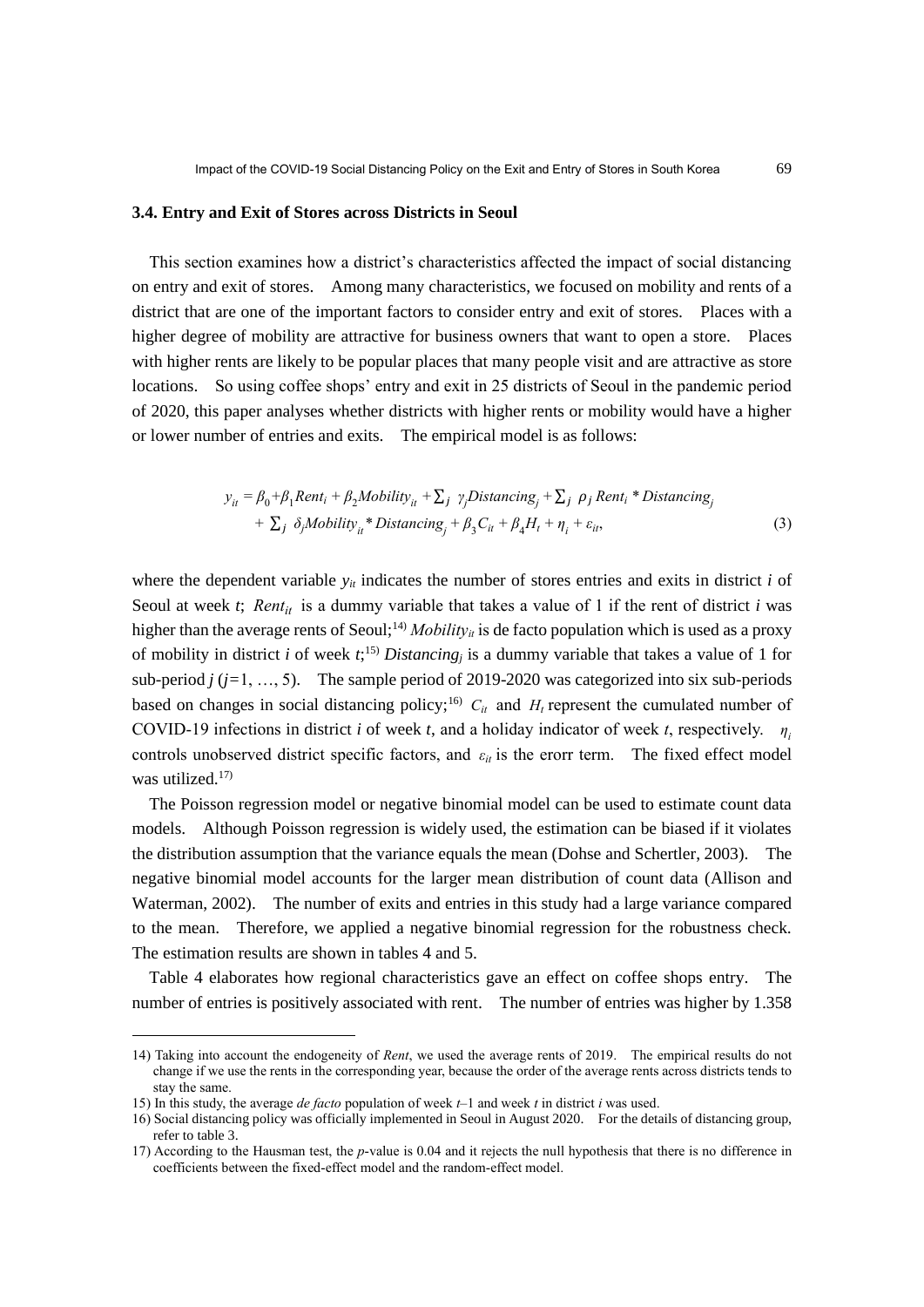|                             | (1)                        |           | (2)<br><b>Negative Binomial Model</b> |           |  |
|-----------------------------|----------------------------|-----------|---------------------------------------|-----------|--|
| <b>Entry</b>                | <b>Fixed Effects Model</b> |           |                                       |           |  |
|                             | Coefficient                | Std. Err. | Coefficient                           | Std. Err. |  |
| Rent                        | 1.358***                   | 0.233     | $0.666***$                            | 0.116     |  |
| $Rent \cdot D1$             | $-0.152$                   | 0.175     | $-0.141$                              | 0.090     |  |
| Rent D2                     | $-0.546$                   | 0.372     | $-0.403**$                            | 0.204     |  |
| Rent D3                     | $-0.734**$                 | 0.373     | $-0.637***$                           | 0.249     |  |
| Rent · D4                   | $-0.078$                   | 0.309     | $-0.073$                              | 0.162     |  |
| Rent D5                     | $-0.200$                   | 0.317     | $-0.183$                              | 0.176     |  |
| <b>Mobility</b>             | $0.689***$                 | 0.229     | 0.165                                 | 0.103     |  |
| $M$ obility $\cdot$ D1      | $-0.015$                   | 0.054     | 0.030                                 | 0.024     |  |
| Mobility · D2               | $-0.051$                   | 0.124     | 0.055                                 | 0.058     |  |
| Mobility · D3               | $-0.180$                   | 0.127     | 0.112                                 | 0.072     |  |
| Mobility · D4               | $-0.073$                   | 0.107     | 0.030                                 | 0.048     |  |
| Mobility $\cdot$ D5         | $-0.085$                   | 0.126     | 0.078                                 | 0.059     |  |
| D1                          | 0.121                      | 0.240     | $-0.081$                              | 0.114     |  |
| $D2: L2-2.5$                | 0.486                      | 0.542     | $-0.041$                              | 0.268     |  |
| D3: L2                      | 0.732                      | 0.546     | $-0.502$                              | 0.330     |  |
| D4: L1                      | 0.473                      | 0.445     | 0.002                                 | 0.212     |  |
| D5: L2-2.5                  | 0.631                      | 0.449     | $-0.104$                              | 0.228     |  |
| Holiday                     | $-0.570***$                | 0.164     | $-0.349***$                           | 0.098     |  |
| <b>Cumulated Infections</b> | $-0.100$                   | 0.063     | $-0.073**$                            | 0.032     |  |
| Constant                    | 1.039                      | 0.224     | $-0.204$                              | 0.388     |  |
| Number of obs.              | 2,600                      |           | 2,600                                 |           |  |
| F-value                     | 50.81                      |           |                                       |           |  |
| R2                          | 0.455                      |           |                                       |           |  |
| chi2                        |                            |           | 1,172.530                             |           |  |
| Log likelihood              |                            |           | $-4252.941$                           |           |  |

**Table 4 Impact of Social Distancing on Entry of Coffee Shops in Seoul**

Note: \*\*\*, \*\*, and \* denote statistical significance at the 1%, 5%, and 10% levels, respectively.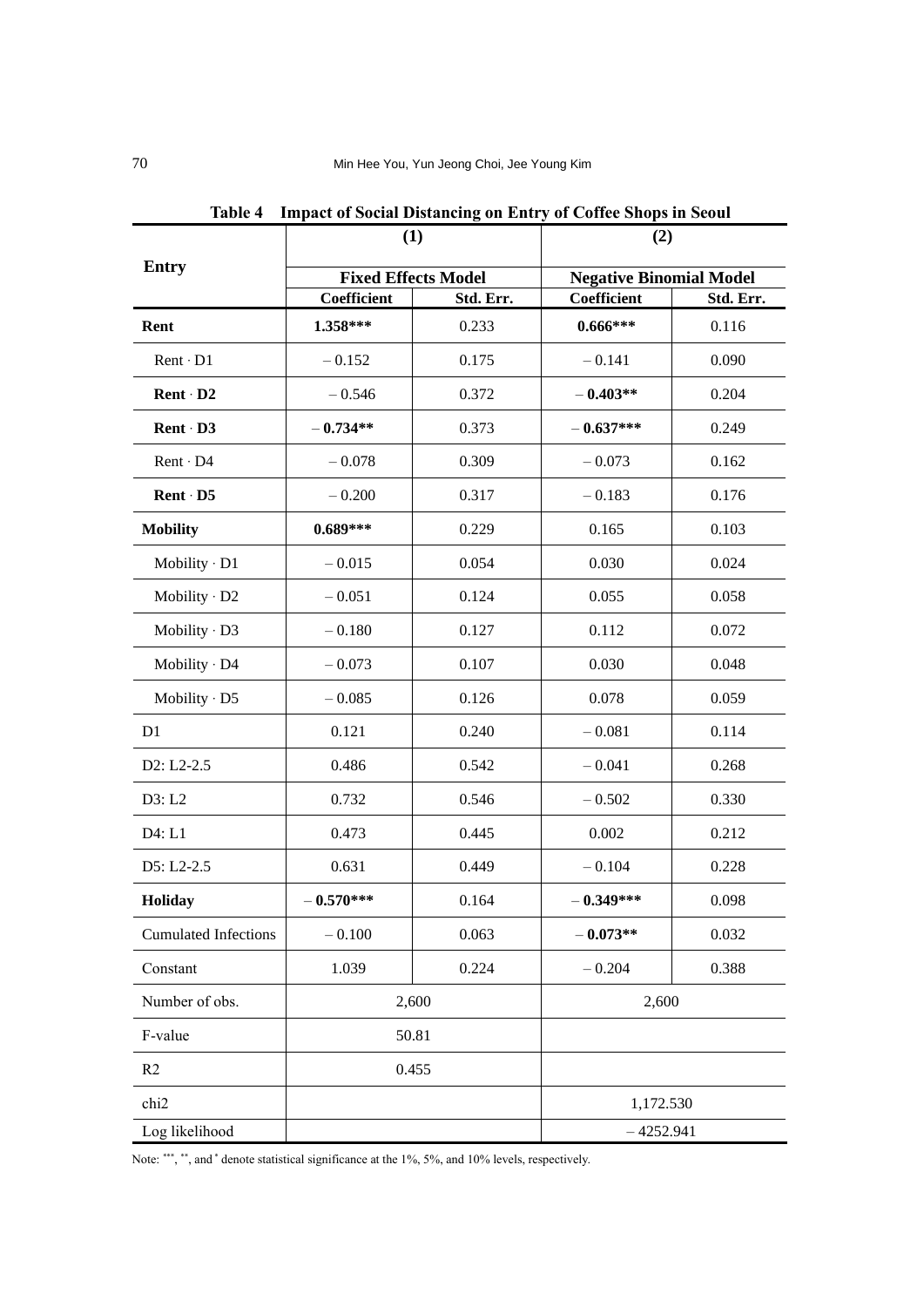|                             | (1)                                                    |       | (2)                                           |           |  |
|-----------------------------|--------------------------------------------------------|-------|-----------------------------------------------|-----------|--|
| Exit                        | <b>Fixed Effects Model</b><br>Coefficient<br>Std. Err. |       | <b>Negative Binomial Model</b><br>Coefficient | Std. Err. |  |
| Rent                        | 1.496***                                               | 0.279 | 1.156***                                      | 0.160     |  |
| $Rent \cdot D1$             | 0.155                                                  | 0.210 | 0.147                                         | 0.101     |  |
| $Rent \cdot D2$             | 0.135                                                  | 0.446 | $-0.010$                                      | 0.215     |  |
| $Rent \cdot D3$             | $-0.263$                                               | 0.447 | $-0.106$                                      | 0.231     |  |
| $Rent \cdot D4$             | $-0.072$                                               | 0.371 | $-0.103$                                      | 0.177     |  |
| $Rent \cdot D5$             | $0.701*$                                               | 0.381 | 0.135                                         | 0.157     |  |
| <b>Mobility</b>             | $0.728***$                                             | 0.275 | $0.236*$                                      | 0.123     |  |
| Mobility $\cdot$ D1         | $-0.204***$                                            | 0.065 | $-0.055*$                                     | 0.029     |  |
| Mobility $\cdot$ D2         | $-0.055$                                               | 0.148 | 0.019                                         | 0.068     |  |
| Mobility $\cdot$ D3         | $-0.388**$                                             | 0.152 | $-0.113$                                      | 0.075     |  |
| Mobility · D4               | $-0.118$                                               | 0.128 | $-0.019$                                      | 0.056     |  |
| Mobility $\cdot$ D5         | $-0.472***$                                            | 0.151 | $-0.218***$                                   | 0.059     |  |
| D <sub>1</sub>              | $0.613**$                                              | 0.288 | 0.062                                         | 0.141     |  |
| D2: L2-2.5                  | $-0.024$                                               | 0.650 | $-0.171$                                      | 0.319     |  |
| D3: L2                      | 1.285**                                                | 0.655 | 0.348                                         | 0.345     |  |
| D4: L1                      | 0.237                                                  | 0.533 | 0.040                                         | 0.255     |  |
| D5: L2-2.5                  | $1.878***$                                             | 0.538 | 1.097***                                      | 0.228     |  |
| Holiday                     | $-0.737***$                                            | 0.196 | $-0.659***$                                   | 0.127     |  |
| <b>Cumulated Infections</b> | $0.177**$                                              | 0.076 | $0.065**$                                     | 0.031     |  |
| Constant                    | 2.018**                                                | 1.024 | $1.292***$                                    | 0.470     |  |
| Number of obs.              | 2,600                                                  |       | 2,600                                         |           |  |
| F-value                     |                                                        | 27.19 |                                               |           |  |
| R <sub>2</sub>              |                                                        | 0.309 |                                               |           |  |
| chi <sub>2</sub>            |                                                        |       | 1,017.21                                      |           |  |
| Log likelihood              |                                                        |       | $-4,014.515$                                  |           |  |

**Table 5 Impact of Social Distancing on Exit of Coffee Shops in Seoul**

Note: \*\*\*, \*\*, and \* denote statistical significance at the 1%, 5%, and 10% levels, respectively.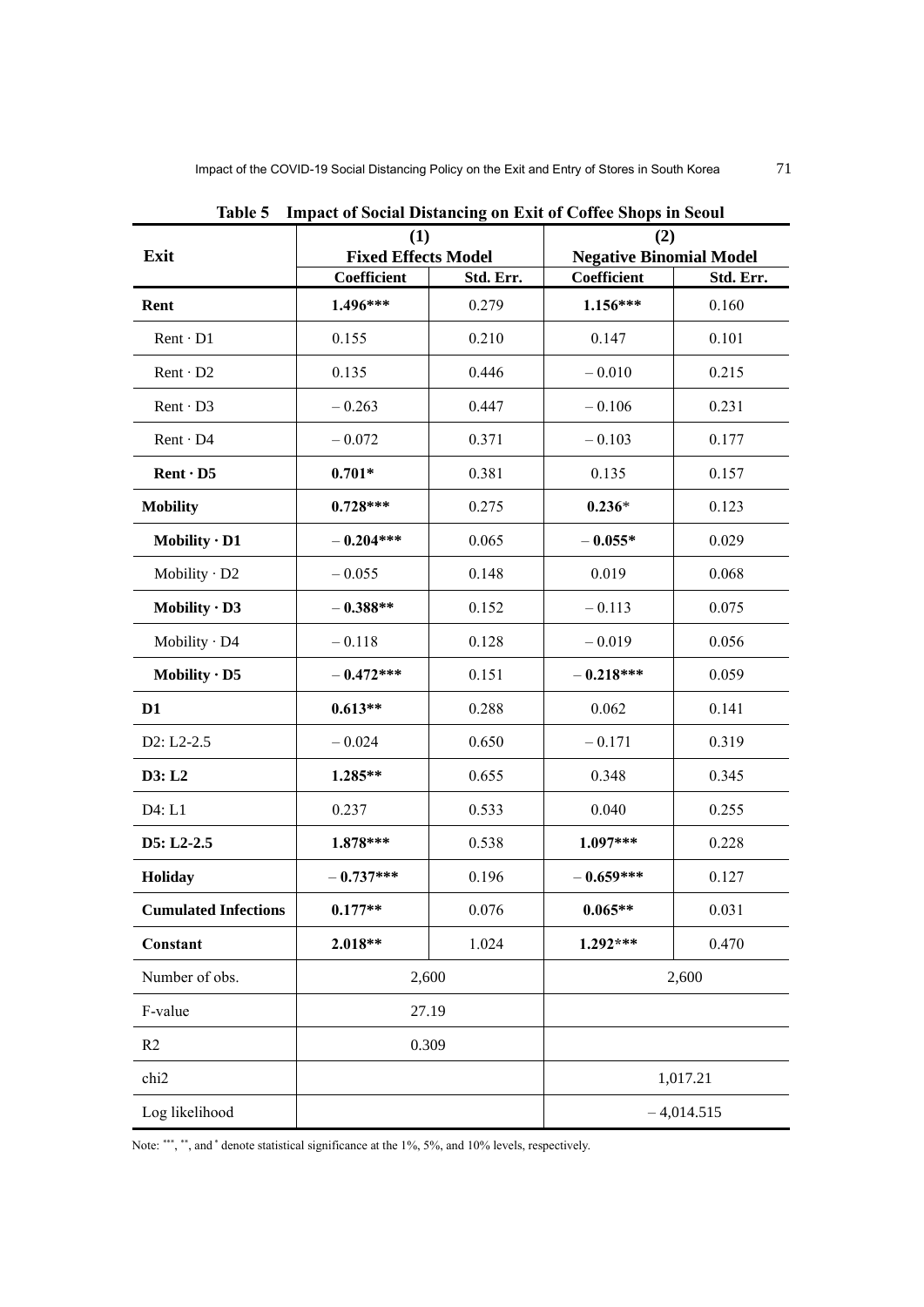where a district's rent is higher than the average rent of Seoul. Prime and popular locations for stores are likely to have high rent because rents reflect the value of a place. This implies that entry may occur more in places with higher rent.

It is noteworthy that the *Rent* effect declined when distancing policy was put in place. The coefficient of the interaction of terms between the social distancing policy sub-periods and *Rent* were negative. This implies that social distancing reduced entries in the rent-high district; especially when the coefficient was  $-0.734$  and statistically significant during the period of week 37 to week 40 (period *D*3). Social distancing was raised from no measure to level 2 and 2.5 during the week of 33-36, and remained at level 2 during the week of 37-40. This offset effect was more noticeable when the negative binomial analysis was applied. The coefficients of Rent  $\cdot$  D2 and Rent  $\cdot$  D3 were – 0.403 and – 0.637, which implies that the number of entries in the high rent district was decreased by 60.5% and 95.6% during periods *D*2 and *D*3, respectively.

The other regional characteristic, *Mobility*, was also found to have a statistically significant and positive effect on store entries. The impact of mobility on stores' location strategies can be found in the literature that shows a positive association between consumer mobility and location choice of stores (Vanhaverbeke and Macharis, 2011; Loertscher and Schneider, 2011).<sup>18)</sup> Meanwhile the business entry occurred less in weeks with a holiday. COVID-19 cumulated infection cases were also negatively associated with entries.

In addition, regional characteristics can also play a role in store exits. As shown in table 5, the number of exits was higher in the high-rent districts. *Mobility* was also positively associated with exits. Contrary to the empirical results of stores entries, the coefficients of distancing policy period remained significant to stores exits. Of all periods, week 37-40 of 2020 had the hardest hit and stores ended up having an increased number of exits by 1.878 and 1.097 in linear model and negative binomial model, respectively. Areas with higher than average rents were found to have greater financial hardships during this period, resulting in 4.075 (1.496+0.701+1.878=4.075) exits in the fixed effect model.

A negative value for the interaction term between *Mobility* and social distancing period *D*1*, D*3 and *D*5 would imply that the increase in store exits was alleviated if *Mobility* increased during the periods. The impact of *Mobility* on the decline in exit was the greatest during *D*5 periods in the fixed model and the results of negative binomial model support the same results. Across all models, the number of store exits was found to decrease during holidays and to increase as cumulated number of infections increased.

<sup>18)</sup> Vanhaverbeke and Macharis (2011) used an agent-based model to find consumer mobility effectively impacts the spatial location of stores and the revenues of the chain retailer. Loertscher and Schneider (2011) found the retail chain's market share and profit are positively correlated with consumer mobility.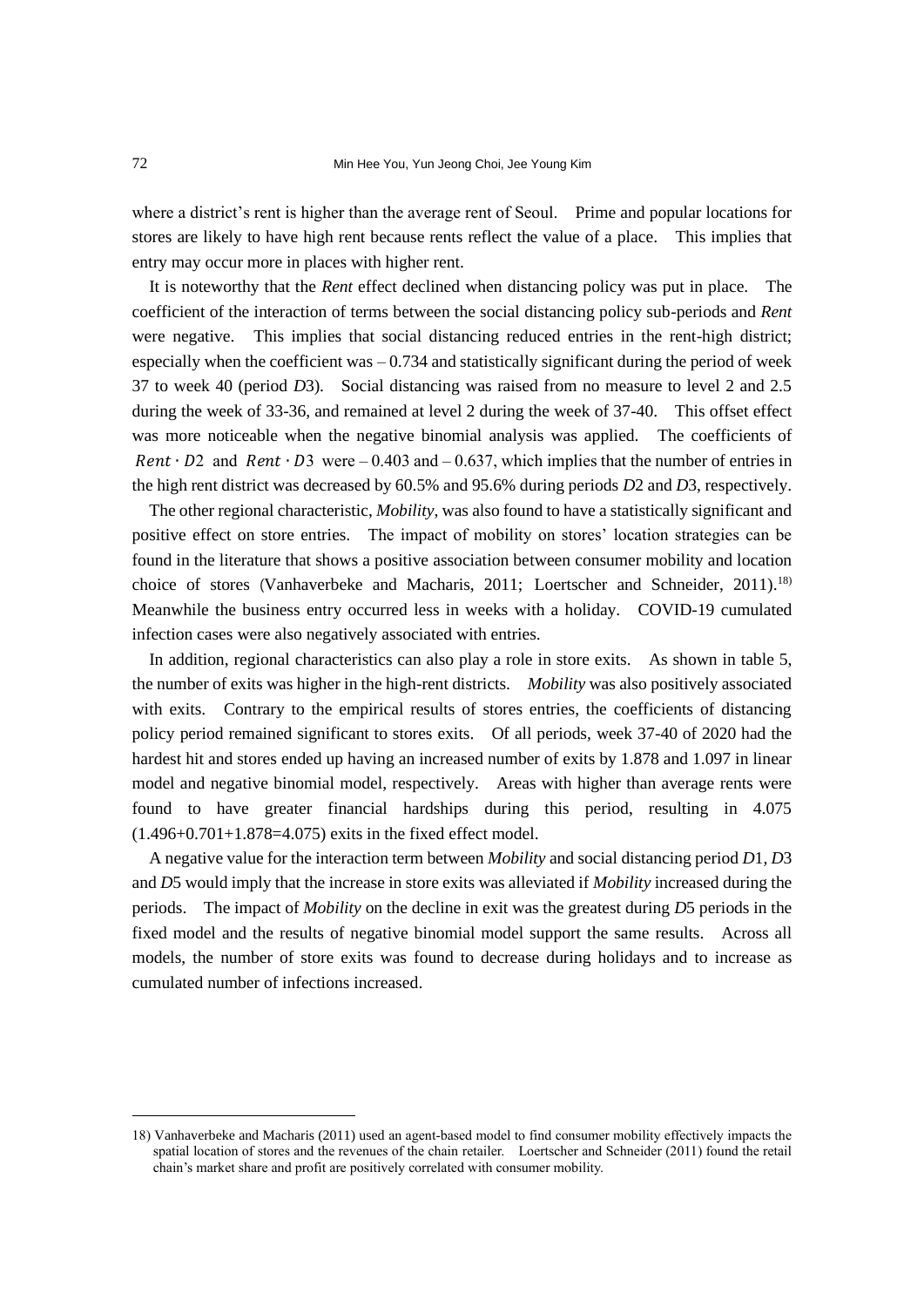#### **4. CONCLUSION**

The Korean government implemented the social distancing policy as a part of its COVID-19 response. Social distancing is considered to be essential to curb the spread of infectious diseases but can inhibit economic activity leading to economic damage in regulated regions and sectors. Using the number of entries and exits between 2019 and 2020, this study estimates the effect of the social distancing policy on entries and exits of stores across sectors and regions.

The results of the generalized-DID model at national-levels of analysis indicated that the pattern of entry and exit of coffee shops and singing rooms are quite different from that of pharmacies in 2020. In comparison between Seoul, Gyeonggi province and remaining regions, Seoul suffered with less entry and more exits of coffee shops. Seoul has been the area with the toughest quarantine scheme because of its higher population density and the large number of COVID-19 infected patients.

Additionally, sub-regional analysis investigated entry and exit behavior of coffee shops located in Seoul, confirming regional characteristics played a role in entry and exit decision. *Rent* and *Mobility*, as important factors of business location choice, were positively associated with entry and exit of stores. However, during the pandemic, high rent districts had a statistically significant drop in entry when social distancing was put in place. De facto mobility of a district contributed to reducing exit. The robustness results of the negative binomial model provided consistent results.

This study contributes quantitative evidence of the negative economic effect of distancing policy on stores. There exists a trade-off relationship between the health and economy of quarantine policies on account of COVID-19. Quarantine policies, such as social distancing, limit the operation of businesses and thereby closely affect the survival of local businesses, the regional economy and the growth of the entire economy (Pai, 2020).

Minimizing economic shock requires quarantine rules that consider regional characteristics. Selective supports and policies should be implemented for certain types of businesses and regions vulnerable to pandemic. Sustainable policy principles should be prepared to cope with the recurrence of a pandemic situation in the future such as COVID-19. In addition, as COVID-19 becomes a long-term affair, the effect of social distancing policies may decrease if individual compliance with social distancing changes due to increased fatigue. Therefore, the comprehensive effect of the distancing policies needs to consider not only the costs but also the benefits of controlling infectious disease.

This study did not consider store specific characteristics due to data availability. Business owners' decision of entry and exit took place with many factors considered and the impacts of those factors influences over time, not instantaneously. A deeper analysis using individual data and dynamics is recommended for future studies.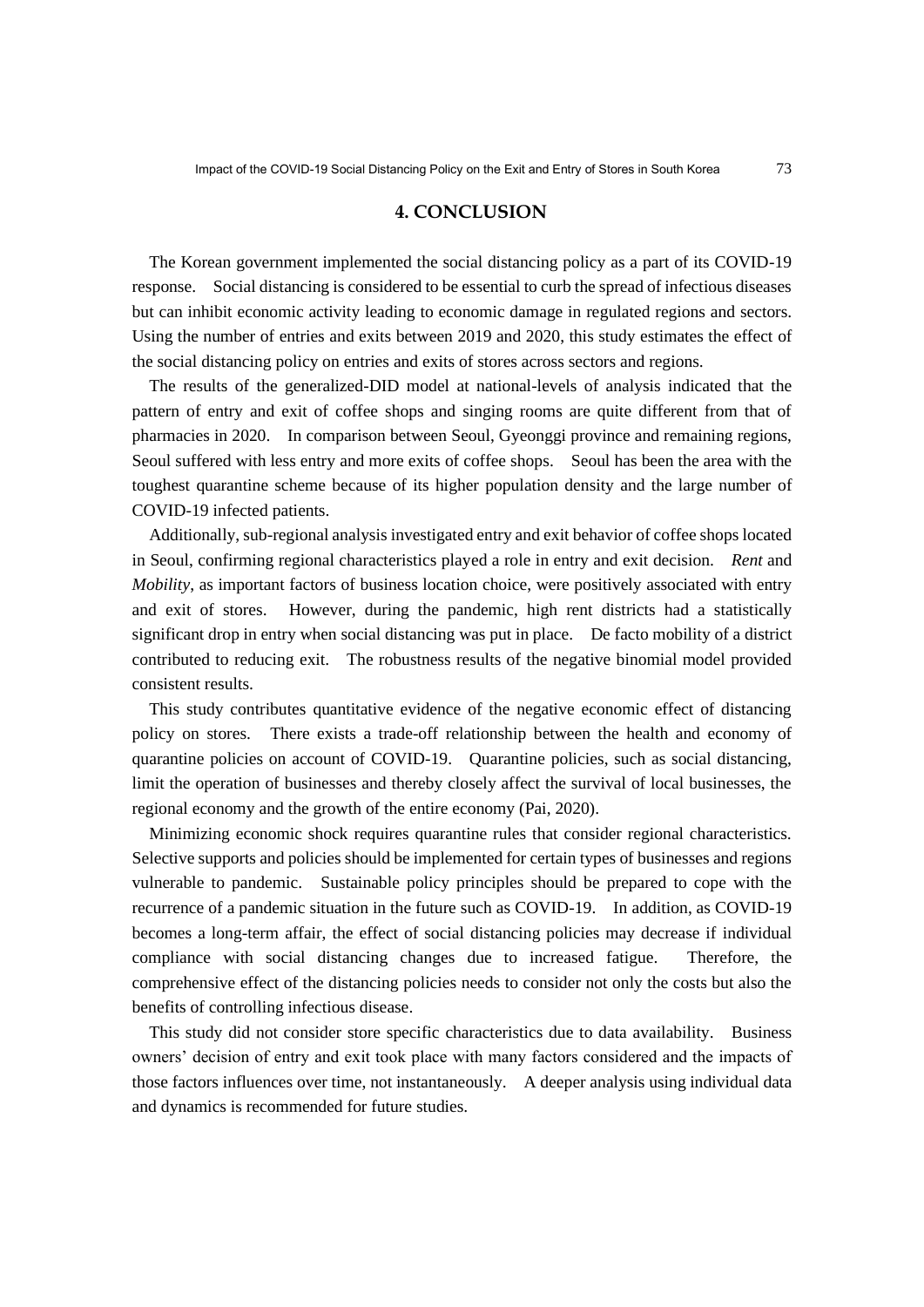#### **REFERENCES**

- Acharya, V. V. and S. Steffen, "The risk of being a fallen angel and the corporate dash for cash in the midst of COVID," *The Review of Corporate Finance Studies*, 9(3), 2020, pp. 430-471.
- Adda, J., "Economic activity and the spread of viral diseases: Evidence from high frequency data," *The Quarterly Journal of Economics*, 131(2), 2016, pp. 891-941.
- Allison, P. D. and R. P. Waterman, "Fixed-effects negative binomial regression models," *Sociological Methodology*, 32(1), 2002, pp. 247-265.
- Altig, D., S. Baker, J. M. Barrero, N. Bloom, P. Bunn, S. Chen, S. J. Davis, J. Leather, B. Meyer, E. Mihaylov, P. Mizen, N. Parker, T. Renault, P. Smietanka, and G. Thwaites, "Economic uncertainty before and during the COVID-19 pandemic," *Journal of Public Economics*, 191, 104274, 2020.
- Aum, S., S. Y. Lee, and Y. Shin, "COVID-19 doesn't need lockdowns to destroy jobs: The effect of local outbreaks in Korea," NBER Working Paper 27264, 2020.
- Baker, S. R., R. A. Farrokhnia, S. Meyer, M. Pagel, and C. Yannelis, "How does household spending respond to an epidemic? Consumption during the 2020 COVID-19 pandemic," *The Review of Asset Pricing Studies*, 10(4), 2020, pp. 834-862.
- Bartik, A. W., M. Bertrand, Z. Cullen, E. L. Glaeser, M. Luca, and C. Stanton, "The impact of COVID-19 on small business outcomes and expectations," *Proceedings of the National Academy of Sciences*, 117(30), 2020, pp. 17656-17666.
- Carletti, E., T. Oliviero, M. Pagano, L. Pelizzon, and M. G. Subrahmanyam, "The COVID-19 shock and equity shortfall: Firm-level evidence from Italy," *The Review of Corporate Finance Studies*, 9(3), 2020, pp. 534-568.
- Chang, H. H. and C. D. Meyerhoefer, "COVID‐19 and the Demand for Online Food Shopping Services: Empirical Evidence from Taiwan," *American Journal of Agricultural Economics*, 2020.
- Chetty, R., J. N. Friedman, N. Hendren, M. Stepner, and The Opportunity Insights Team, "How did COVID-19 and stabilization policies affect spending and employment? A new realtime economic tracker based on private sector data," NBER Working Paper, No. 27431, 2020.
- Cox, N., P. Ganong, P. Noel, J. Vavra, A. Wong, D. Farrell, and F. Greig, "Initial impacts of the pandemic on consumer behavior: Evidence from linked income, spending, and savings data," University of Chicago, Becker Friedman Institute for Economics Working Paper, (2020-82), 2020.
- Dohse, D. and A. Schertler, "Explaining the regional distribution of new economy firms: a count data analysis," Kiel Working Paper, No. 1193, 2003.
- Gourinchas, P. O., S. Kalemli-Özcan, V. Penciakova, and N. Sander, "Covid-19 and SME failures," Available at SSRN w27877, 2020.